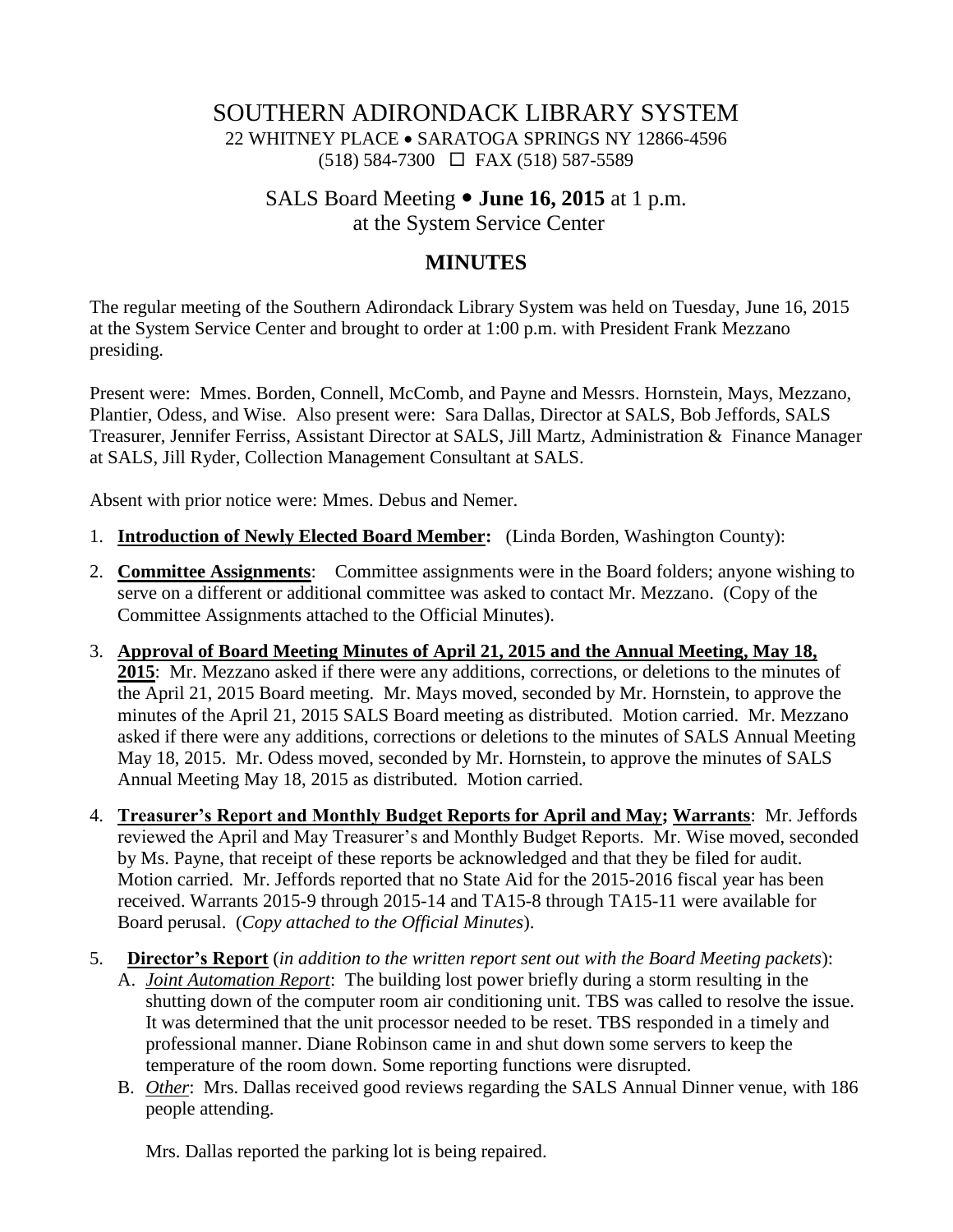ALDS, the courier service has requested permission to park one vehicle in the SALS lot. During the day it will be the driver's vehicle, evenings and weekends it will be the delivery vehicle. All library materials will be locked in the garage overnight. They will provide us with a key in case the vehicle needs to be moved. Mr. Odess moved, seconded by Mr. Hornstein, that providing that ALDS meets all of the requirements listed and furnishes SALS with a certificate of insurance naming the Southern Adirondack Library System as additional insured they will be allowed to park one vehicle on SALS property. Motion carried.

Mrs. Dallas reported on the progress of the neighbor's fence project. Permission was given (with necessary certificate of insurance) to access fence from SALS property. Once the work is completed, they will repair any damage done to SALS's property.

Mrs. Dallas discussed that according to the SALS Plan of Service, each year, a survey is sent to all trustees and library staff. People are asked to evaluate SALS services by use, satisfaction and value. The results are used to help us understand how current services are being used, and develop the budget for the following calendar year. As of today, 84 people have answered, with a satisfaction rating of 98.6. The survey closes at the end of June.

The Personnel and Audit and Finance Committees will need to meet to develop a draft budget for the Board to review at its September meeting.

The Plan of Service process and proposal by June Garcia and Sandra Nelson was discussed. Mr. Mays moved, seconded by Ms. Payne, that a resolution to include the cost of the Plan of Service Project be included in the 2016 Budget. 9- yes, 1- no. Motion carried.

Mrs. Dallas discussed the NYS Construction grant changes and the challenges in compliance with the new M/WBE requirements for NYS construction grants in the amount of \$25,000 or more. This year's grant is due at SALS on or before September 1<sup>st</sup> and due to NYS mid-October.

### 6. **Committee Reports**:

- A. *Audit & Finance*: no report, but will be meeting in July.
- B. *Building*: no report
- C. *Bylaws Committee*: Ms. Debus will review the Bylaws at the September meeting.
- D. *Central Library Aid and Services*: no report
- E. *County Aid Coordinators*: Mr. Mezzano (Hamilton County Coordinator) reported that the Hamilton County budget should be the same as 2015.
- F. *Library Services:* no report
- G. *Personnel*: The Personnel Committee will meet in July.
- H. *Trustee Nominating*: no report

## 7. **Unfinished Business**: none

## 8. **New Business:**

- A. *Placement of bank accounts*:
	- i) Mr. Odess moved, seconded by Mr. Mays, to name Saratoga National Bank and Trust Company as depository of funds to be withdrawn with the signature of one of the following: President, Vice-President, or Treasurer. Motion carried.